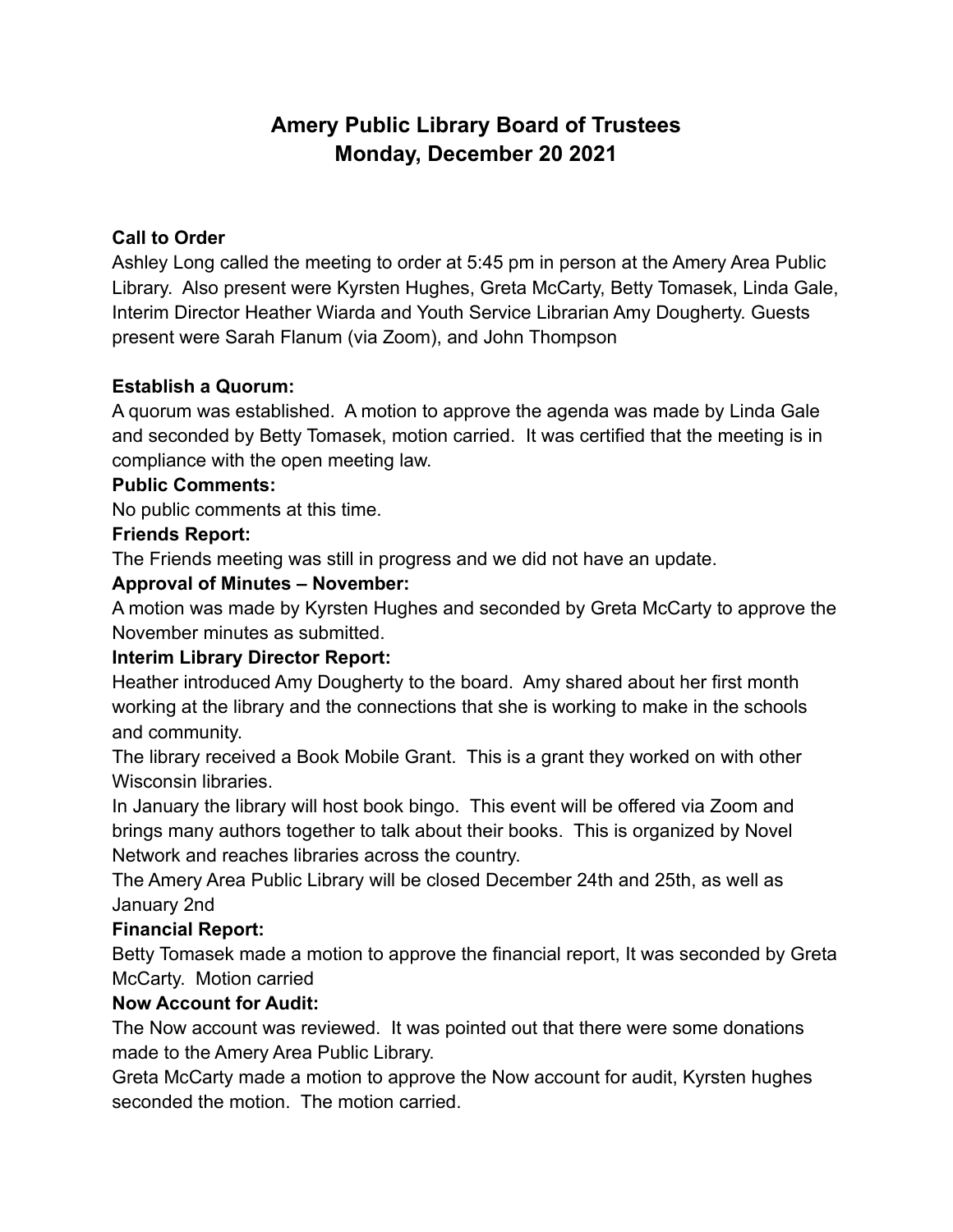## **Approve Vouchers:**

Heather shared that two new self checkouts were purchased for the new library. The new library will have two different checkout areas. The old systems had expired software and needed to be updated.

It was noted that there was also a purchase of audio visual items. These are DVD's and audiobooks.

Linda Gale made a motion to approve the vouchers for payment and Betty Tomasek seconded. The motion carried

## **Discussion/Action Items**

## **1. Discussion of building tour**

The library board had the opportunity to tour the new City Center. There was discussion on furniture and shelf placement. January 17th is move-in day.

# **2. Annie Braaten-to fill remainder of Sarah Flanum's term**

Annie and Greta shared a seat as representatives from the school. Greta will remain in that position and Annie will be a city representative.

## **3. Book Bike Grant**

The Amery Public Library worked with other Wisconsin libraries on a book mobile grant. This money will be used to purchase a book bike. This will allow the library to take books out into the community during the summer. The book bike has been named the Paperback Rider.

## **4. 2022 Wages, Starting Salaries, revisit Circulation Manager job description**

This summer the board changed the Youth Services job description and the Circulation Manager job description to allow the circulation manager to fill the role of the library director in the event of their absence.

Kyrsten made a motion to amend the Youth Services Director job description as follows. The Youth Services Director is responsible for management of the library in the absence of the Library Director. This motion was seconded by Linda. The motion carried. Greta made a motion to approve the revision to the Circulation Manager job description,

Betty seconded the motion. The motion carried

Discussion was held about wages and salaries in regards to hiring and sustaining employees. There are concerns about starting wages impacting hiring and retaining of employees.

# **5. Proposed 2022 Budget for the Amery Area Public Library**

The 2022 budget was presented and discussed in regards to expenses and unknown expenses with regards to the move, new spaces and employees. The proposed wage changes are represented. Questions were raised as to flexibility within the budget based on needs and use of the FUN balance. This budget begins January 1 within this budget the board can adjust as expenses arise or decide to use the FUN balance. Kyrsten made a motion to approve the 2022 budget with proposed wage changes